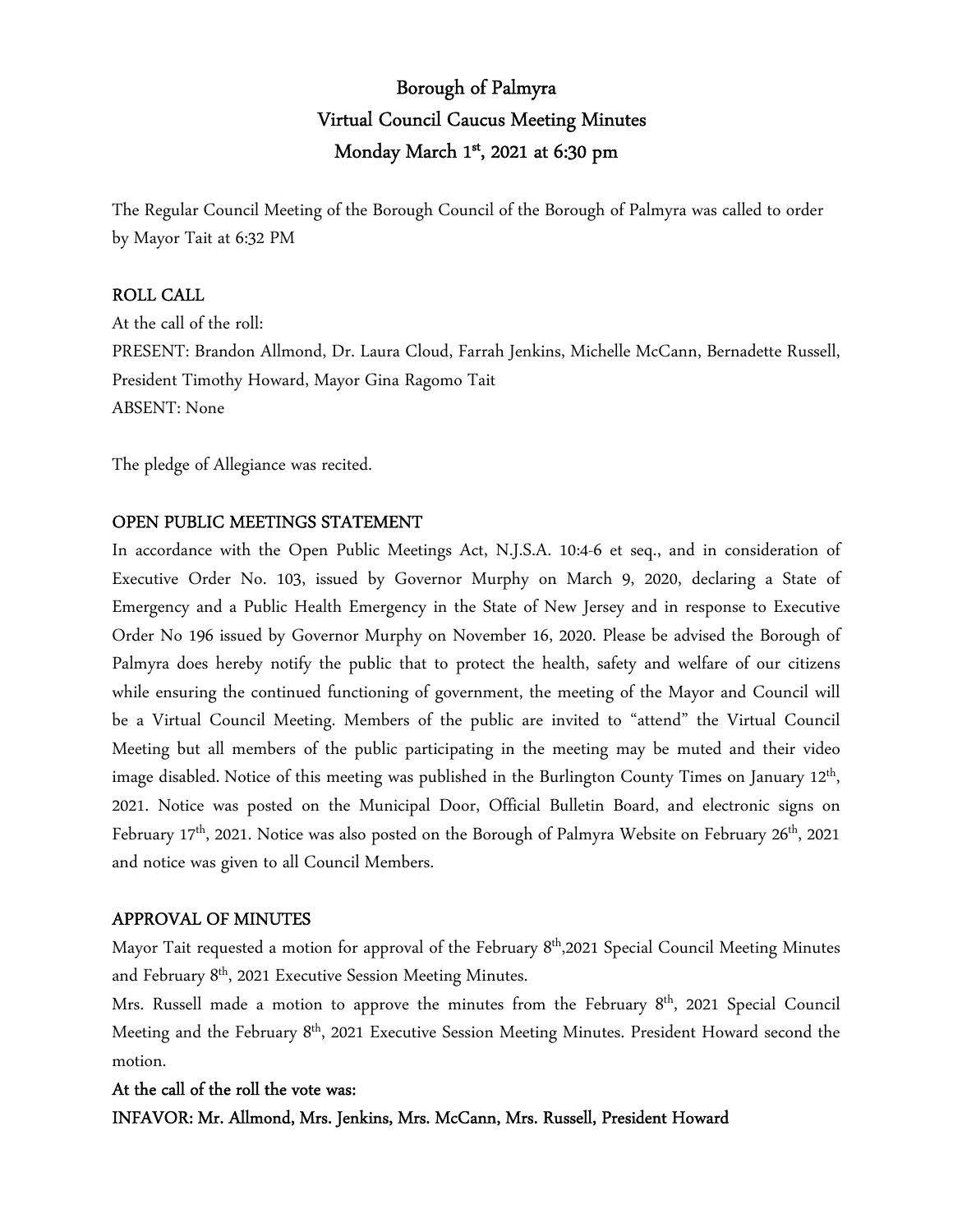# AGAINST: None ABSTAIN: Dr. Cloud Motion Carried

### **CORRESPONDENCE**

Municipal Clerk, Ms. Jackson acknowledged the following correspondence received: Thank-you note- Terri Tubic and Family Thank-you note – Rick Dreby and Family Letter- Mindie Weiner

### REDEVELOPMENT

### Rt. 73 South Redevelopment Area- Update

Mr. Gural stated a meeting was held with the redeveloper and the Bridge Commission regarding the tie in of the sewer line which must be routed under Rt 73. Mr. Gural noted we along with our Financial advisor are reviewing the Pilot application of the redeveloper and are hoping to have additional information to bring to the governing body by the end of next week. Mr. Gural stated we are working on the proposed amended agreement with Fair Share Housing and are hoping to have signed by late March or early April.

Outlaw Training & Fitness/620-622 Highland Ave Redevelopment Project – Update Mr. Gural indicated he had no current update regarding the redevelopment project.

### Former Knights of Columbus property - Block 80 Lot 6 – Update

Mr. Gural stated the adoption of the Redevelopment Plan is on the agenda for consideration tonight. The Plan was reviewed and noted to be in conformance with the Master Plan by the Land Use Board at their meeting on February 17<sup>th</sup>, 2021.

### PROFESSINAL UPDATES

### William Kirchner, ERI

Mr. Kirchner indicated that due to the weather of the past few weeks not much had been going on in the field. Mr. Kirchner stated we received a package from Burlington County Engineers office which he will be picking up tomorrow noting it should be the detour approvals needed for the Temple Blvd project. Mr. Kirchner noted the contractor was able to remove the required trees in the project as no traffic detours plan was required. Mr. Kirshner stated the contractor is eager to finish the paving for the 2020 road project noting they contacted him about milling and paving the streets however he asked them to hold off until he had confirmation that the asphalt plant, Pierson is open.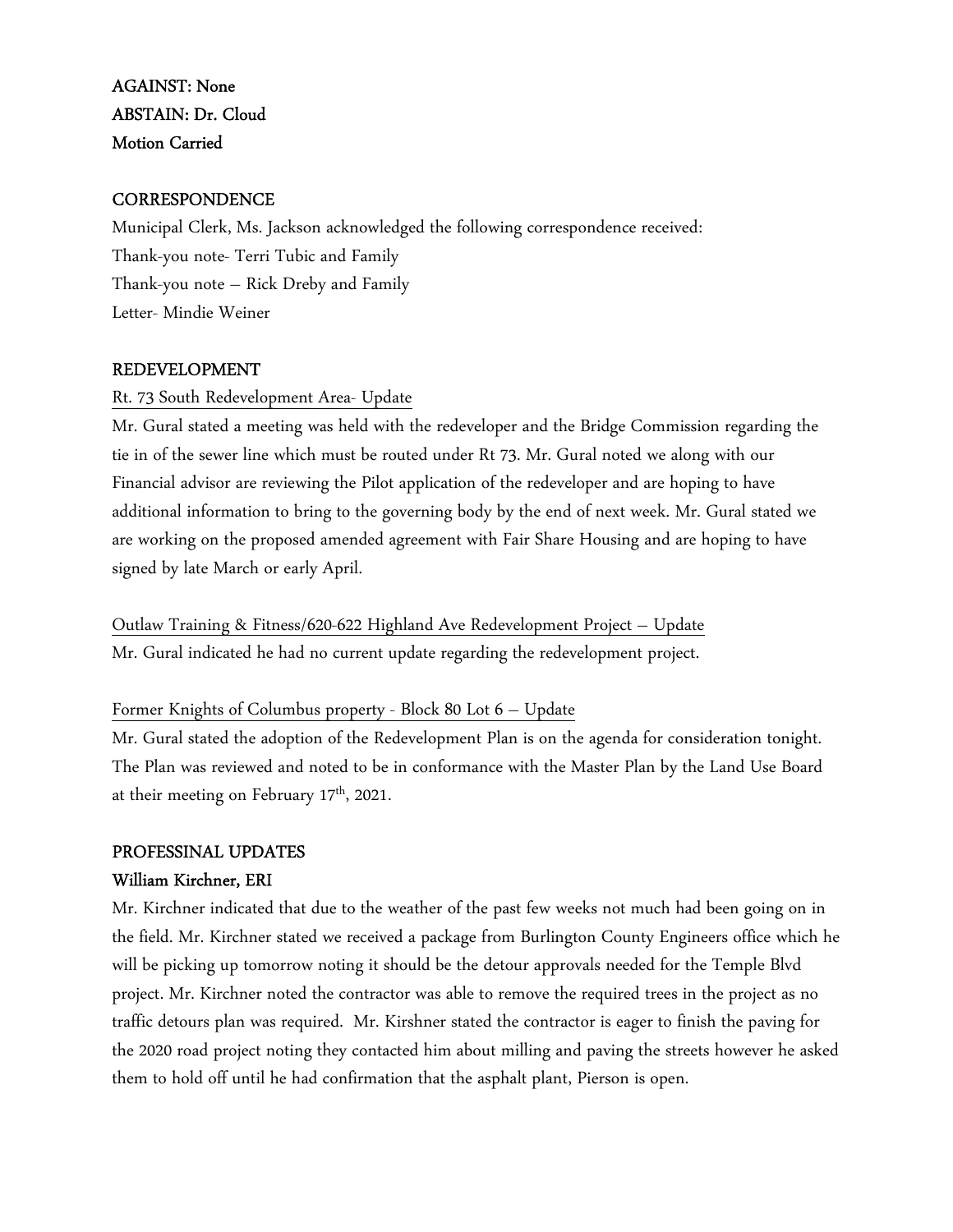### James Winckowski, CME

Mr. Winckowski indicated the public hearing is tonight for the updated stormwater control ordinance. Mr. Winckowski stated that it was updated to bring the Borough's Stormwater design standards up and consistent with the State's standards which go into effect March  $3<sup>rd</sup>$ , 2021. Mr. Winckowski noted it mostly deals with green infrastructure and it provides design standards for new development.

### PUBLIC COMMENT

We requested those participants wishing to have or make a Public comment, email their questions or comments in advance to Municipal Clerk Rita Jackson at djackson@boroughofpalmyra.com. The opportunity to submit comments prior to meeting expired at 12:00 PM on Monday March  $1<sup>st</sup>$ , 2021. All comments will become part of the record and included with the Meeting Minutes. For those who "attended" the Virtual Meeting, Mayor Tait opened the meeting to the public for comments. All comments are part of the record and are included with the Meeting Minutes. Mayor Tait asked for a motion to open to the Public for comments Mrs. Russell made a motion to open the public portion for comments. President Howard second the motion.

All members present voted in favor of the motion. Motion Carried

Mayor Tait asked if any comments were received before the meeting. Municipal Clerk, Ms. Jackson indicated no comments were received prior to the meeting.

Mayor Tait asked if there were any additional comments from those present.

Mr. Rader- Harbour Drive- Mr. Rader asked if at the Budget Workshop meeting, scheduled for March 27<sup>th</sup>, 2021, the governing body went into executive session; would a resolution be an agenda item of that meeting. Mr. Gural indicated yes. Mr. Rader asked if the agenda would be published in advance of the meeting. Mr. Gural indicated it would be posted on the website as it usually is. Mr. Rader asked if the public's rights could be jeopardized during the closed session. Mr. Rosenberg indicated that was a hypothetical question, which none one could answer as they can not look into the future. Mr. Rosenberg noted that if the governing body felt the need to go into executive session, they would announce in advance the general topics to be discussed and the topics would be within the permitted topics allowed within the open public meetings act. Mr. Rader asked if the open public meetings statute allows for local government bodies to change the requirements without going to the state for approval. Mr. Rosenberg indicated no.

No one else from the public wishing to be heard, Mayor Tait asked for a motion to close the Public Portion. President Howard made a motion to close the public portion, Mrs. Russell second the motion. All members present voted in favor of the motion. Motion Carried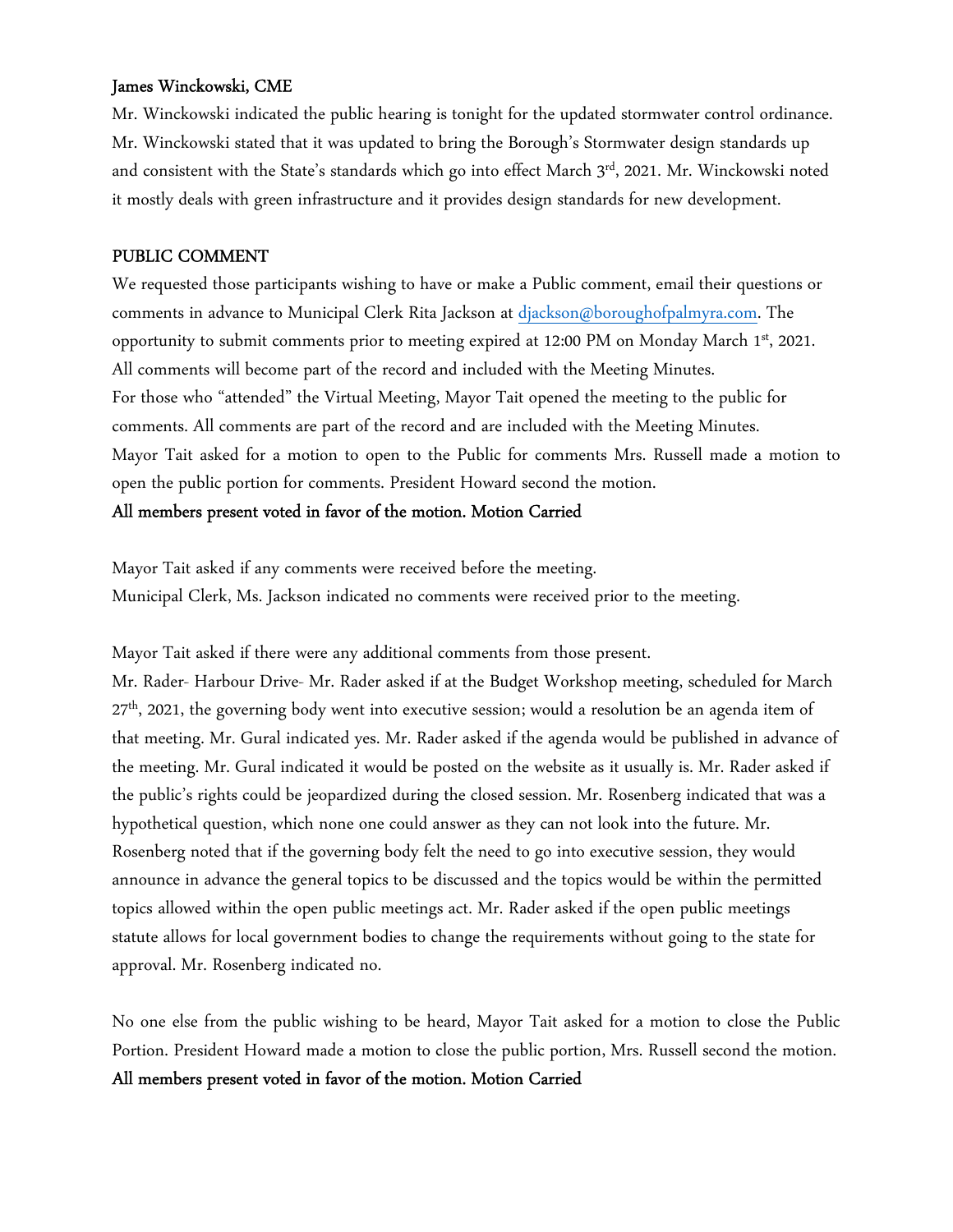### ORDINANCE ON FIRST READING public hearing will be held April 5, 2021

Ordinance 2021-5. An Ordinance Amending the Borough of Palmyra Land Development Code Section 158-27(B) and the Route 73 South Redevelopment Plan to Permit Administrative Review and Approval of Minor Modifications and/or Field Changes Relating to Previously Approved Site Plans

Mr. Rosenberg explained why the ordinance was being proposed noting that it would go to the Land Use Board for comments prior to public hearing and final adoption on April 5<sup>th</sup>, 2021.

Mayor Tait requested of motion to approve Ordinance 2021-5. President Howard made a motion to approve Ordinance 2021-5. Mr. Allmond seconded the motion.

At the call of the roll, the vote was:

INFAVOR: Mr. Allmond, Dr. Cloud, Mrs. Jenkins, Mrs. McCann, Mrs. Russell, President Howard AGAINST: None

Motion carried. Ordinance 2021-5 was approved on first reading.

### ORDINANCES ON SECOND READING (Public Hearing)

Ordinance 2021-1 An Ordinance of the Borough of Palmyra, County of Burlington, State of New Jersey resending Chapter 236 "Stormwater Management" Ordinance 2006-11, of the Code of the Borough of Palmyra and replacing with New Chapter 236, "Stormwater Control Regulations"

Mayor Tait asked for a motion to open Ordinance 2021-1 for public hearing. Mrs. Russell made a motion to open Ordinance 2021-1 for public comments. President Howard second the motion

### All members present voted in favor of the motion.

Seeing no comments Mayor Tait requested a motion to close the public portion for hearing of Ordinance 2021-1. Mrs. Russell made a motion to close the public hearing of Ordinance 2021-1. President Howard second the motion.

### All members present voted in favor of the motion.

Mayor Tait requested of motion to approve Ordinance 2021-1. Mrs. Russell made a motion to approve Ordinance 2021-1. Mr. Allmond seconded the motion.

At the call of the roll, the vote was:

INFAVOR: Mr. Allmond, Dr. Cloud, Mrs. Jenkins, Mrs. McCann, Mrs. Russell, President Howard AGAINST: None

Motion carried. Ordinance 2021-1 was approved.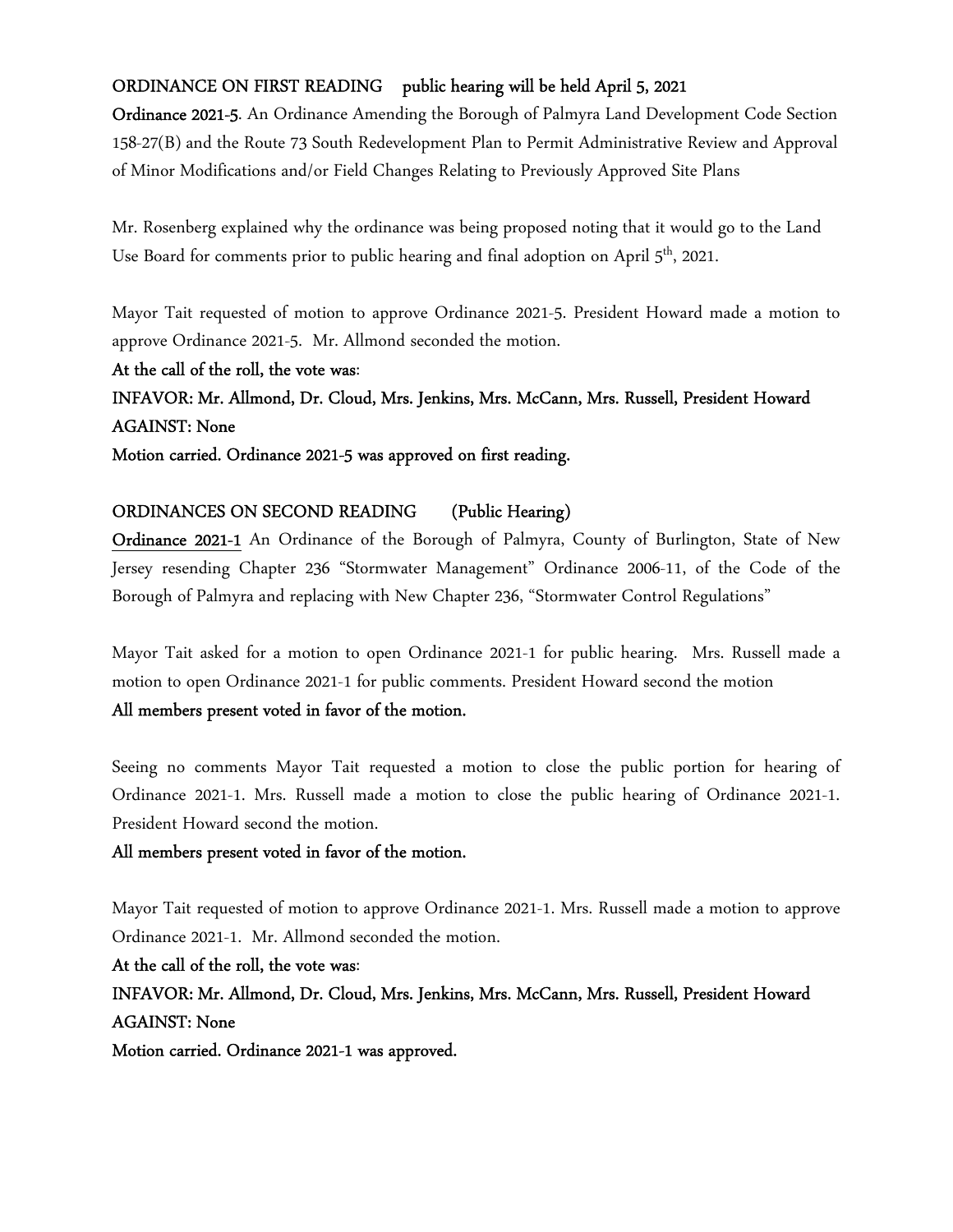Ordinance 2021-2 An Ordinance of the Borough of Palmyra, County of Burlington and the State of New Jersey Adopting The "Redevelopment Plan" for Block 80 Lot 6 Former Knights of Columbus Site, Dated January, 2021, in Accordance with the Local Redevelopment and Housing Law N.J.S.A. 40A: 12A-7 et seq.

Mayor Tait asked for a motion to open Ordinance 2021-2 for public hearing. Mrs. Russell made a motion to open Ordinance 2021-2 for public comments. President Howard second the motion All members present voted in favor of the motion.

No one wishing to comment, Mayor Tait requested a motion to close the public portion for hearing of Ordinance 2021-2. Mrs. Russell made a motion to close the public hearing of Ordinance 2021-2. President Howard second the motion.

All members present voted in favor of the motion.

Mayor Tait requested of motion to approve Ordinance 2021-2. Mrs. Russell made a motion to approve Ordinance 2021-2. President Howard seconded the motion.

At the call of the roll, the vote was: INFAVOR: Mr. Allmond, Dr. Cloud, Mrs. Jenkins, Mrs. McCann, Mrs. Russell, President Howard AGAINST: None Motion carried. Ordinance 2021-2 was approved.

Ordinance 2021-3, An Ordinance of the Borough of Palmyra, County of Burlington and State of New Jersey Amending Chapter 215 of the Code of the Borough of Palmyra Entitled "Sewers"

Mayor Tait asked for a motion to open Ordinance 2021-3 for public hearing. Mrs. Russell made a motion to open Ordinance 2021-3 for public comments. President Howard second the motion All members present voted in favor of the motion.

Mrs. Veitenheimer- Rowland Street - Mrs. Veitenheimer asked what is changing in the new sewer ordinance. Mayor Tait stated there is a proposed 20.00 increase per half year, 40.00 a year, due to the reduction in revenue due to pandemic. Mrs. Veitenheimer stated, "so the regular taxpayer has to pickup the difference." Mayor Tait noted the infrastructure still needs to be maintained therefore the increase is necessary. Mrs. Veitenheimer state, the redeveloper is helping with replacement of the turf field; perhaps the monies could be better spent with helping with various infrastructure projects. Mayor Tait noted, those are proposed things which have not occurred, the infrastructure needs to be maintained now it cannot wait until perhaps that happens. Mrs. Veitenheimer as if this could be a temporary change until things go back to normal. Mayor Tait noted that there has not be a sewer increase since 2016. Mr. Gural indicated it is possible once redevelopment is on board, noting that during the time he has been involved with the Borough that there have been two rates increases and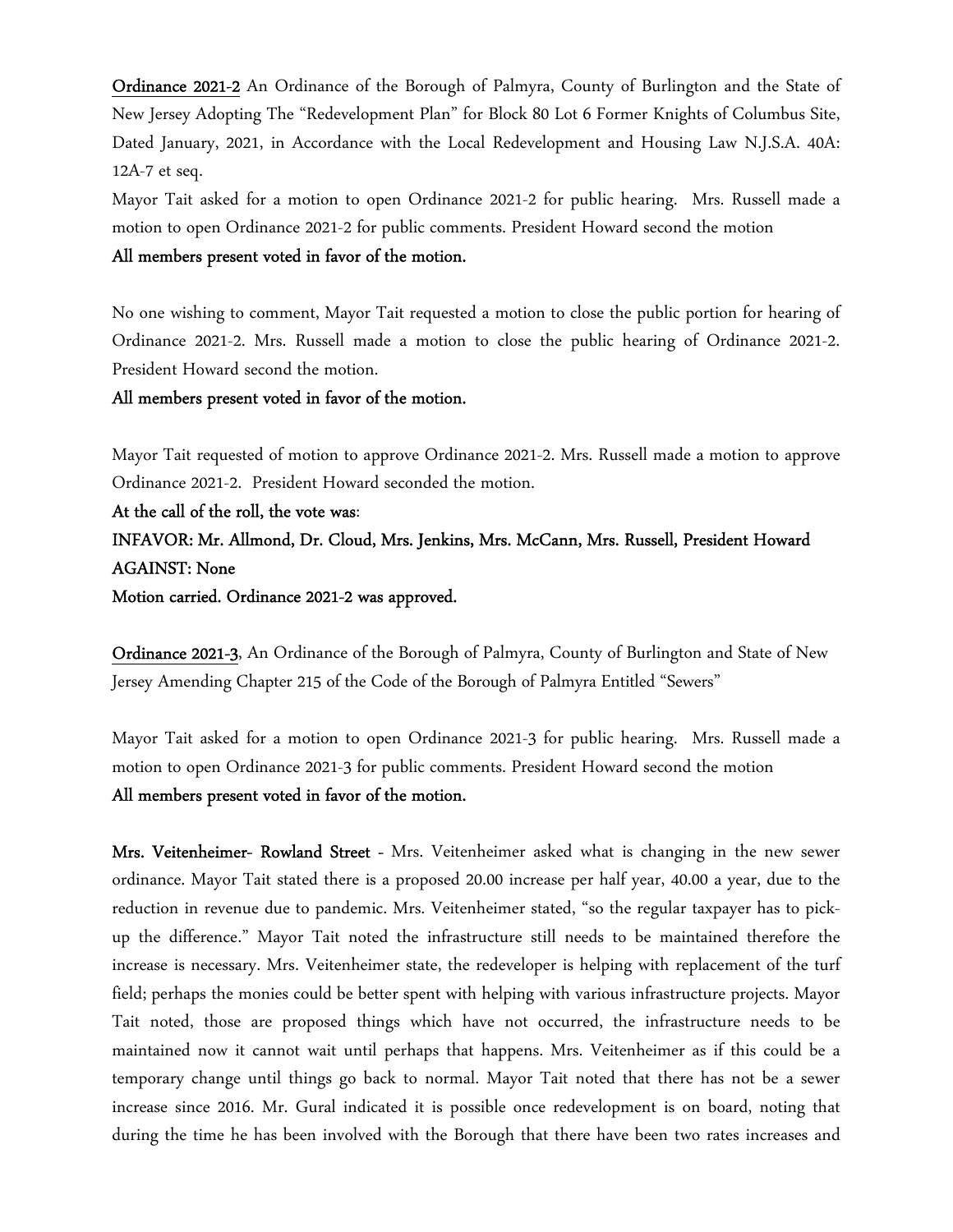one rate deduction. Mr. Gural stated this represents a 10% across the board increase not just to residential customers but to business/commercial and industrial customers as well. Mrs. Veitenheimer asked if we could look into usage calculations instead of a flat rate. Mr. Gural stated we have done that in the past and would like to go to a usage model for everyone however the Harbour residents do not have individual residential meters, each building in the Harbour is metered separately. Mr. Gural stated we do not have a means to determine individual usage of Harbour residents and they are a significant part of the community as far a population. Mr. Gural indicated there are opportunities from senior citizens and veterans to have deductions and the Mayor has prepared a letter which will be coming out with the sewer bills in the early part on next week.

No one else wishing to comment Mayor Tait requested a motion to close the public portion for hearing of Ordinance 2021-3. Mrs. Russell made a motion to close the public hearing of Ordinance 2021-3. President Howard second the motion.

All members present voted in favor of the motion.

Mayor Tait requested of motion to approve Ordinance 2021-3. Mrs. Russell made a motion to approve Ordinance 2021-3. President Howard seconded the motion.

At the call of the roll, the vote was: INFAVOR: Dr. Cloud, Mrs. Jenkins, Mrs. McCann, Mrs. Russell, President Howard AGAINST: None RECUSE: Mr. Allmond Motion carried. Ordinance 2021-3 was approved.

Ordinance 2021-4, An Ordinance of the Borough of Palmyra, County of Burlington, State of New Jersey to Exceed the 2021 Municipal Budget Appropriation Limits and to Establish a Cap Bank (N.J.S.A. 40A:4-45.14)

Mayor Tait asked for a motion to open Ordinance 2021-4 for public hearing. Mrs. Russell made a motion to open Ordinance 2021-4 for public comments. President Howard second the motion All members present voted in favor of the motion.

No one wishing to comment Mayor Tait requested a motion to close the public portion. Mrs. Russell made a motion to close the public hearing of Ordinance 2021-4. President Howard second the motion. All members present voted in favor of the motion.

Mayor Tait requested of motion to approve Ordinance 2021-4. Mr. Allmond made a motion to approve Ordinance 2021-4. President Howard seconded the motion.

### At the call of the roll, the vote was:

INFAVOR: Mr. Allmond, Dr. Cloud, Mrs. Jenkins, Mrs. McCann, Mrs. Russell, President Howard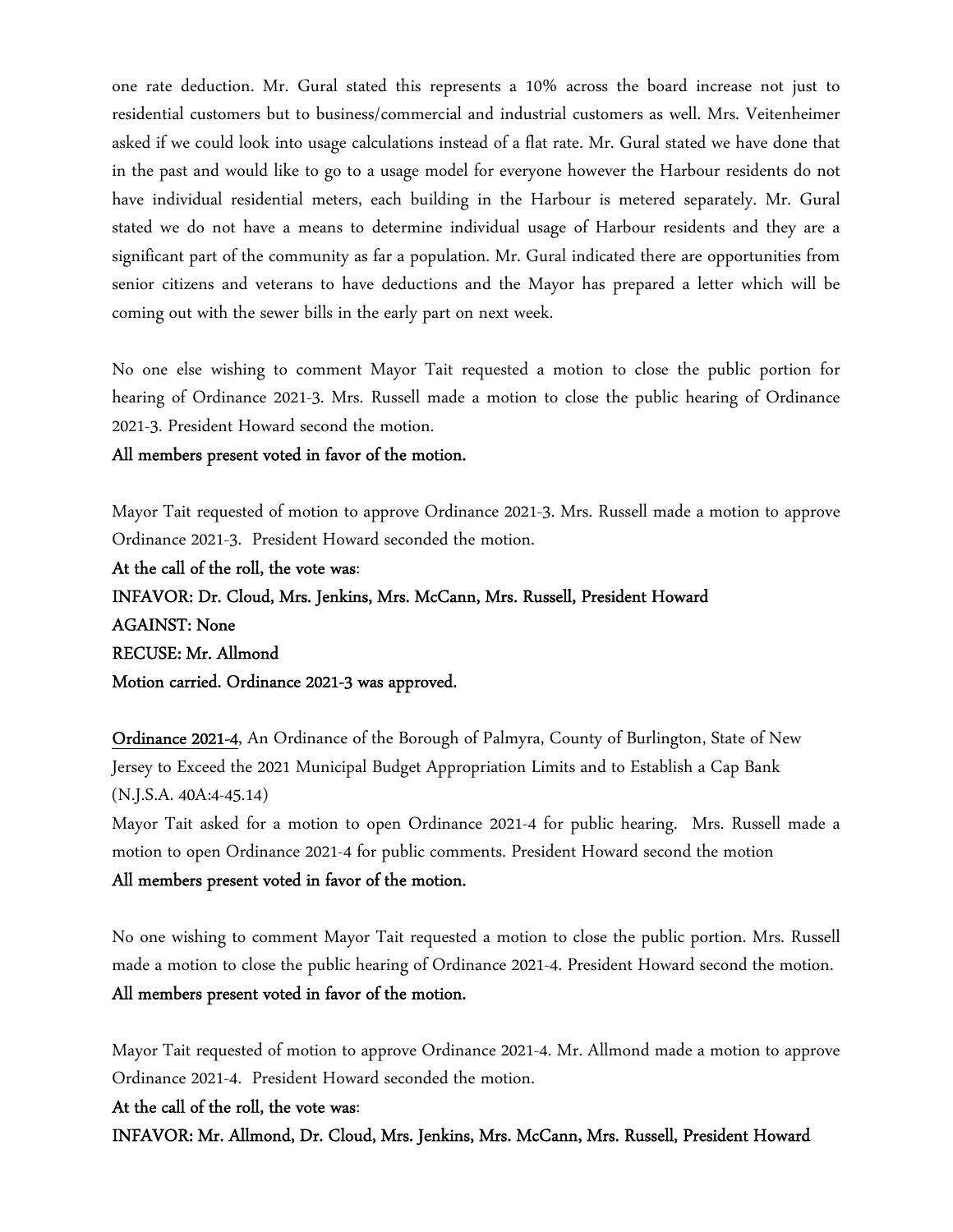### AGAINST: None

### Motion carried. Ordinance 2021-4 was approved.

### RESOLUTIONS

Mayor Tait stated Resolution 2021-99 thru Resolution 2021-105 will be enacted as a single motion, if any resolution needs additional discussion it will be removed from the consent agenda and voted on separately

Mayor Tait asked if any resolutions needed to be removed from the consent agenda. Mrs. Russell requested Resolution 2021-105 by removed from the consent agenda.

Mayor Tait read the following resolutions into the record:

Resolution 2021-99, Resolution Authorizing the Cancellation of Taxes for a Totally Disabled Veteran at Block 153.2 Lot 1012 Partial Tax Year 2020 and Thereafter and Refunding Taxes Paid

Resolution 2021-100, Resolution Authorizing the Payment of February bills in the amount of \$1,894,626.97.

Resolution 2021-101, Resolution Authorizing the Cancellation of Municipal Certificate # 20-00038 for Block 108 Lot 5

Resolution 2021-102, Resolution Authorizing a Refund in the Amount of \$1,852.32 for Overpayment of Taxes on Block 152 Lot 9.02 Qualifier C6207

Resolution 2021-103, Resolution Appointing Tracy Kilmer as Co-Abandoned Property List Public Official for the Borough of Palmyra

Resolution 2021-104, Resolution Appointing Doretha R Jackson as Burlington County JIF Wellness Coordinator for the Borough of Palmyra

Mayor Tait requested a motion to approve the consent agenda Resolutions 2021-99 thru Resolution 2021-104.

President Howard made a motion to approve the consent agenda Resolutions 2021-99 thru Resolution 2021-104. Mr. Allmond second the motion.

At the call of the roll, the vote was:

## INFAVOR: Mr. Allmond, Dr. Cloud, Mrs. Jenkins, Mrs. McCann, Mrs. Russell, President Howard AGAINST: None

Motion carried. Resolutions 2021-99 thru Resolution 2021-104 were approved.

### Mayor Tait returned to Resolution 2021-105.

Resolution 2021-105, Resolution Authorizing the Appointment of Kim Whelan, and Jennifer Edwards of Acacia Group Inc. as Financial Consultant for Borough of Palmyra Mrs. Russell asked if this was the company which had helped us before.

Mr. Gural indicated yes.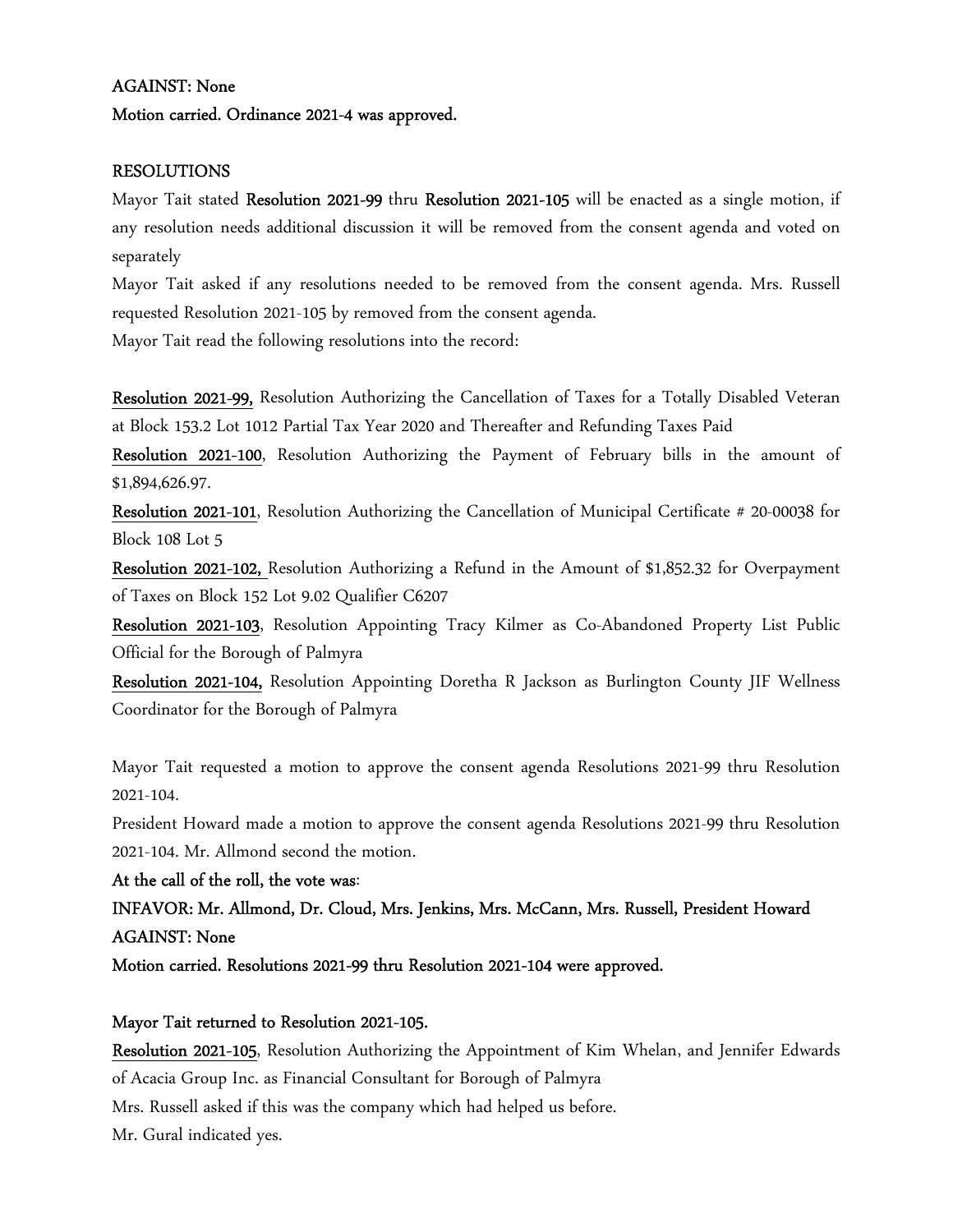Mrs. Russell stated that is what she needed to know; she was ready to move forward.

Mayor Tait requested a motion to approve Resolution 2021-105 President Howard made a motion to approve Resolution 2021-105. Mrs. Russell seconded the motion. At the call of the roll, the vote was: INFAVOR: Mr. Allmond, Dr. Cloud, Mrs. Jenkins, Mrs. McCann, Mrs. Russell, President Howard AGAINST: None

Motion Carried, Resolutions 2021-105 was approved.

### DISCUSSION ITEMS

Mr. Gural indicated the Borough Hall staff is back to everyone working in the office regular hours. Mr. Gural stated there is no plan to reopen to the public yet. Mr. Gural indicated a plan is ready to go when the governing body indicates we are ready to open. Mr. Gural stated that plan could involved only allowing a limited number of people into the building at one time and limiting the number of hours the building is open to the public. Mr. Gural indicated they were considering bring back one of the laid off employees to monitor those coming into the building. Mr. Gural indicated the fields are currently being used using the guidelines set up by the governor.

President Howard indicated the proposed ordinance with changes for the Legion Field Complex was sent to the governing body by Mr. Gural. President Howard indicated the committee has reviewed it and would like to move forward with this part noting that additional changes would be coming regarding the parks and concession stand usage later. President Howard asked everyone to review the proposed changes and would like to introduce the ordinance for first reading at the March 15<sup>th</sup>, 2021 meeting.

Mr. Gural indicated he has provided updates as various meetings occur noting the next meeting is scheduled for Wednesday March  $3^{rd}$ , 2021. Mr. Gural indicated a response was received late today to our counteroffer; however, he had not had time to review it presently.

Mayor Tait stated she, Mrs. Russell and Mrs. McCann needed to meet and work on the Parking Ordinance so it could get on the agenda in April.

Mr. Gural indicated we are advertising for the Public Works vacancy and will be accepting applications up to March  $5<sup>th</sup>$ , 2021.

Chief Campbell indicated they have closed the application period and are moving towards interviews. Mr. Gural stated the purchase orders still require Council signatures. Mr. Gural stated they were considering amending the code which indicated that the chairperson must sign the vouchers and instead allowing any member of the committee and or the Mayor to sign the vouchers.

Mr. Gural stated the committee met regarding the sidewalk/snow & ice removal ordinance. Mrs. Russell indicated that the committee discussed the possibility of changing the 12 hours requirement to clear sidewalks to 24 hours and was looking for feedback as to how the governing body felt about it.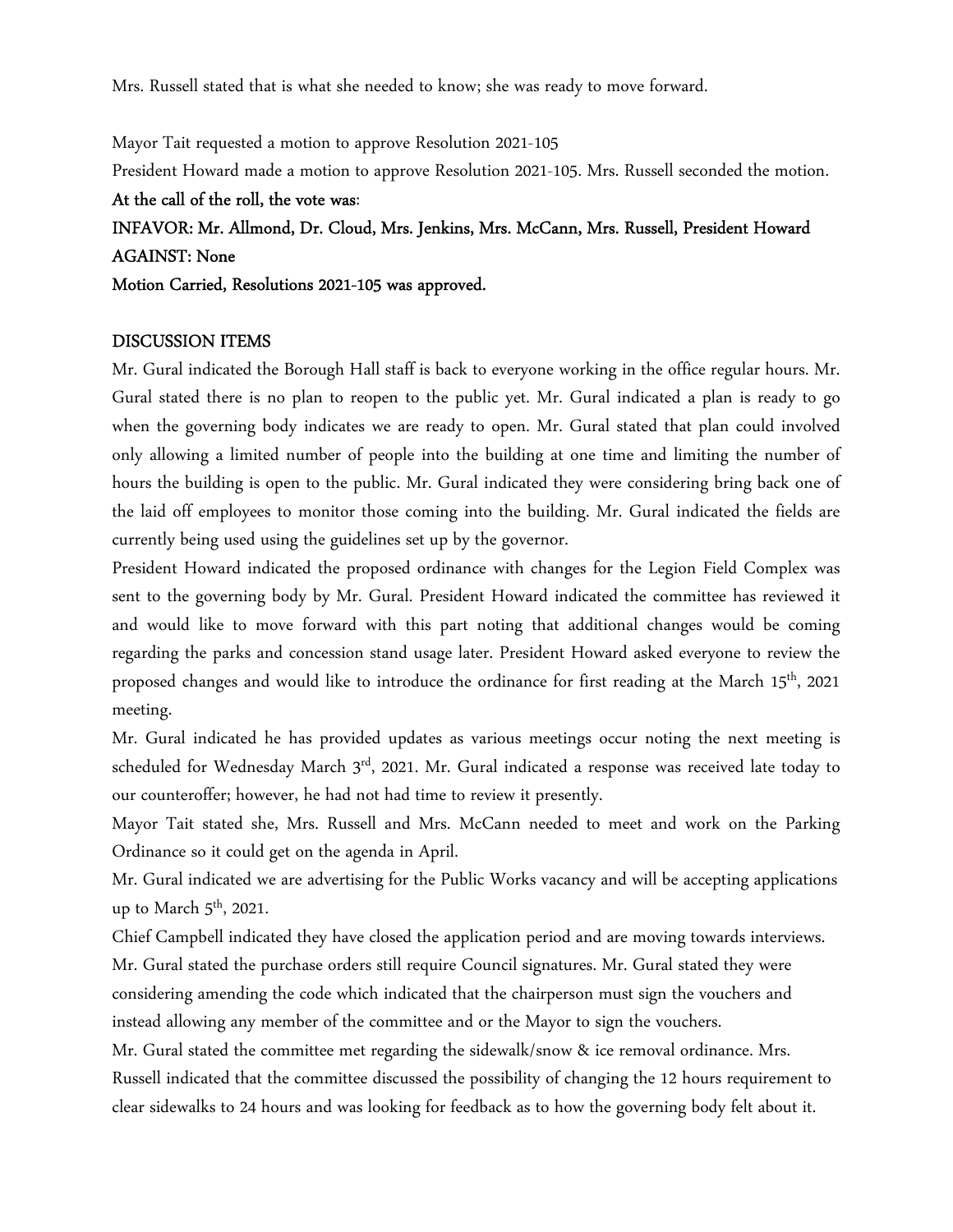Mrs. Russell also noted the change or clearing up of the ordinance; making the corner property owners responsible for clearing the corners to the street so it is clear as to who is responsible for what. Mr. Allmond indicated there were a few minor changes to the Veterans Park improvement project which he is going over with ERI. Mr. Allmond indicated he would have additional information and the pre-design plans for the next meeting so it can be included in the budget.

Mr. Gural indicted he would be reposting and updating the Did You Know-dog poop posting including incorporating the new stormwater requirements this upcoming week. Mrs. Russell asked if additional poop station containers could be placed around town. Mr. Allmond indicted they could discuss it in their committee meeting. Mrs. McCann asked if additional trach containers could be placed along the trail between Wawa and Legion Field. Mayor Tait indicated she was approached by the business regarding matching the trach containers that are on one side of Cinnaminson Avenue but are not on the other side. Mr. Gural indicated that could be a budget item as Republic picks up those containers and there could/would be additional fees.

Mr. Gural stated this grant opportunity, Transform South Jersey/Community Heart & Soul program, is a little different than before. Mr. Gural noted it is a 10,000.00 grant to promote inclusiveness in the community. Mr. Gural noted Mr. Gerkens has reached out to some other communities regarding the grant but has not yet heard back. Mr. Gural noted the grant requires a 10,000.00 match by the Borough and would also cost the fees it takes for Mr. Gerkens to prepare the application for the grant. Mr. Gural indicated in your agenda packer is a sample ordinance regarding Sober Living Facilities for the governing bodies review however given the significant rights and authority by State law that sober living facilities have in New Jersey she suggested that Mr. Rosenberg review it and offer an opinion before moving forward. Mr. Rosenberg indicated he would look at it and report back st the first meeting in April of 2021.

#### ADMINISTRATORS REPORT

Mr. Rosenberg indicated he and Mr. McMann attending the tax appeal session last week and most cases were settled; the couple of cases heard by the board were are awaiting the board's decision but there should be no material impact upon to budget no matter which way they go. Mr. Rosenberg indicated Roto Cylinders has until April 1<sup>st</sup>, to appeal the decision which they appeal directly to the tax court.

Mayor Tait reminded all that the Budget Workshop would be held Saturday March 27, 2021 at 8:00 am.

Mr. Gural stated Ms. Weiner's last day was Friday and we are appreciative of all that she did. Mr. Gural noted Mrs. Yansick is taking the Tax Collector classes currently. Ms. Johns indicated the office is doing a good job and moving forward.

#### MAYOR AND COUNCIL COMMENTS

Mrs. Russell- no comment